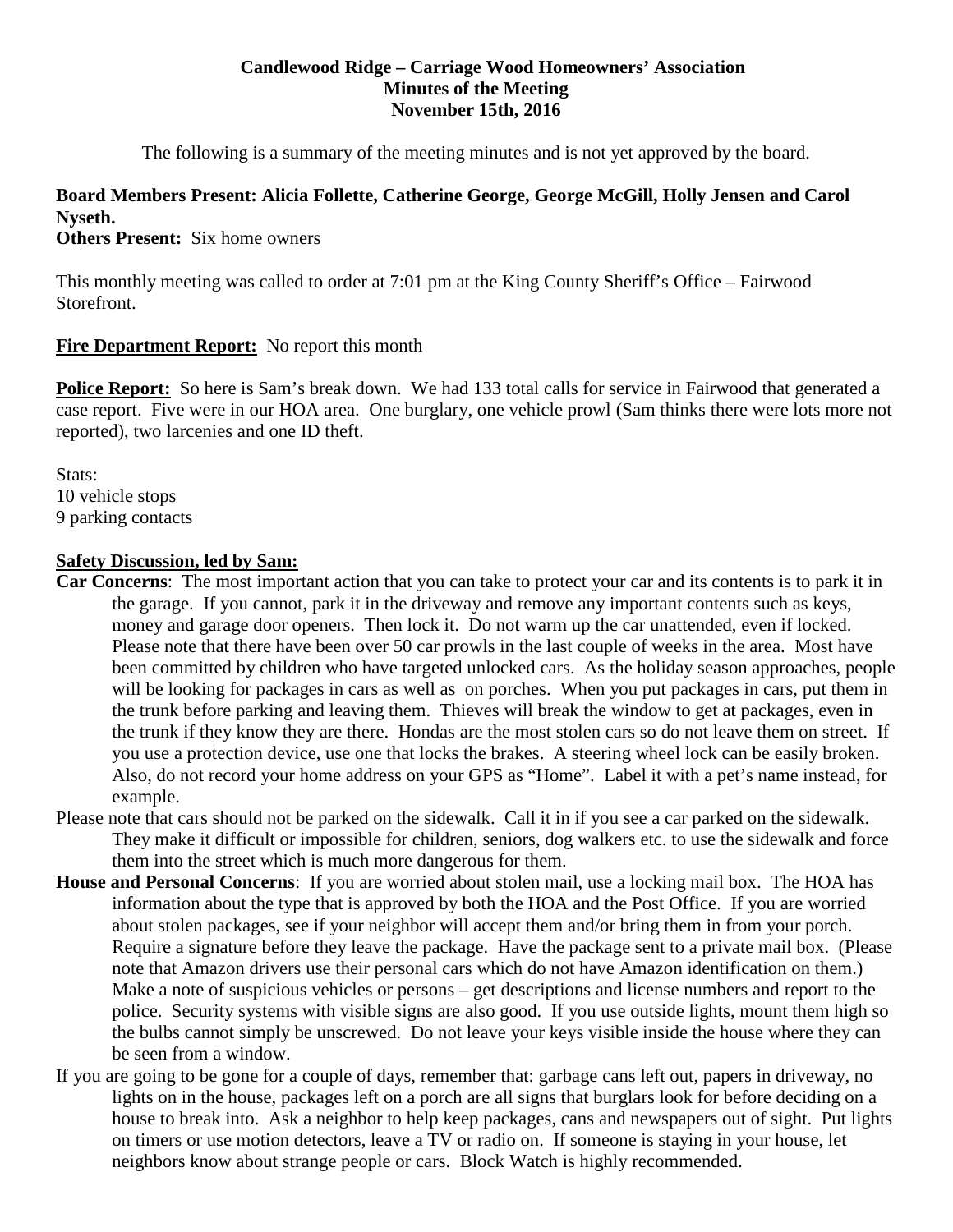- Video surveillance systems are getting cheaper but be sure that the monitor does not get triggered by cars or walkers on the sidewalk. Video doorbells are a very good idea. Do not hide front door or windows with bushes, burglars like it as they can hide while they break in. Some burglars case your house by posing as workmen. Most (90%) of all burglaries occur between the hours of 9:00am and 5:00pm.
- When working in the side or back yard DO NOT LEAVE the garage door open or the front door opened or unlocked. The same advice holds when walking your dog. Fences for side and back yards with locks on the gates are recommended.
- Use a board or stick in sliding windows and locks for sliding glass doors. DO NOT leave a window open (even on the second floor) or doors or windows unlocked. Change original codes on garage door openers.
- If someone knocks on your door IMPORTANT you need to let them know that someone is home, especially if it is a child alone at home. Yell out that you are busy.

Some tips from convicted burglars: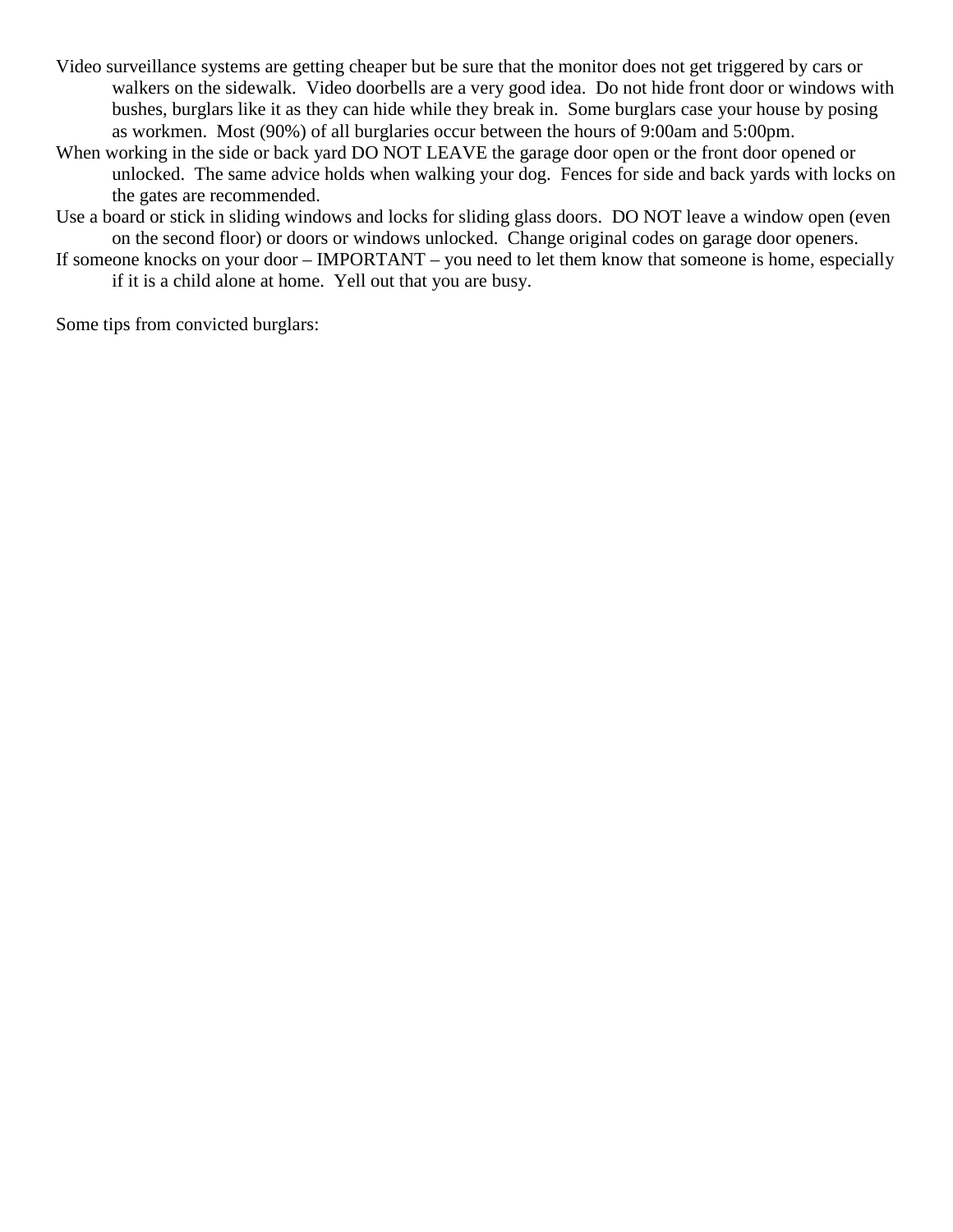1. Of course I look familiar. I was here just last week cleaning your carpets, painting your shutters, or delivering your new refrigerator..

2. Hey, thanks for letting me use the bathroom when I was working in your yard last week. While I was in there, I unlatched the back window to make my return a little easier.

3. Love those flowers. That tells me you have taste ... and taste means there are nice things inside. Those yard toys your kids leave out always make me wonder what type of gaming system they have.

4. Yes, I really do look for newspapers piled up on the driveway. And I might leave a pizza flyer in your front door to see how long it takes you to remove it.

5. If it snows while you're out of town, get a neighbor to create car and foot tracks into the house. Virgin drifts in the driveway are a dead giveaway.

6. If decorative glass is part of your front entrance, don't let your alarm company install the control pad where I can see if it's set. That makes it too easy.

7. A good security company alarms the window over the sink. And the windows on the second floor, which often access the master bedroom-and your jewelry. It's not a bad idea to put motion detectors up there too.

8. It's raining, you're fumbling with your umbrella, and you forget to lock your door-understandable, But understand this: I don't take a day off because of bad weather..

9. I always knock first. If you answer, I'll ask for directions somewhere or offer to clean your gutters. (Don't take me up on it.)

10. Do you really think I won't look in your sock drawer? I always check dresser drawers, the bedside table, and the medicine cabinet.

11. Helpful hint: I almost never go into kids' rooms.

12. You're right: I won't have enough time to break into that safe where you keep your valuables. But if it's not bolted down, I'll take it with me.

13. A loud TV or radio can be a better deterrent than the best alarm system. If you're reluctant to leave your TV on while you're out of town, you can buy a \$35 device that works on a timer and simulates the flickering glow of a real television. (Find it at fakety.com.)

14. Sometimes, I carry a clipboard. Sometimes, I dress like a lawn guy and carry a rake. I do my best to never, ever look like a crook.

15. The two things I hate most: loud dogs and nosy neighbors.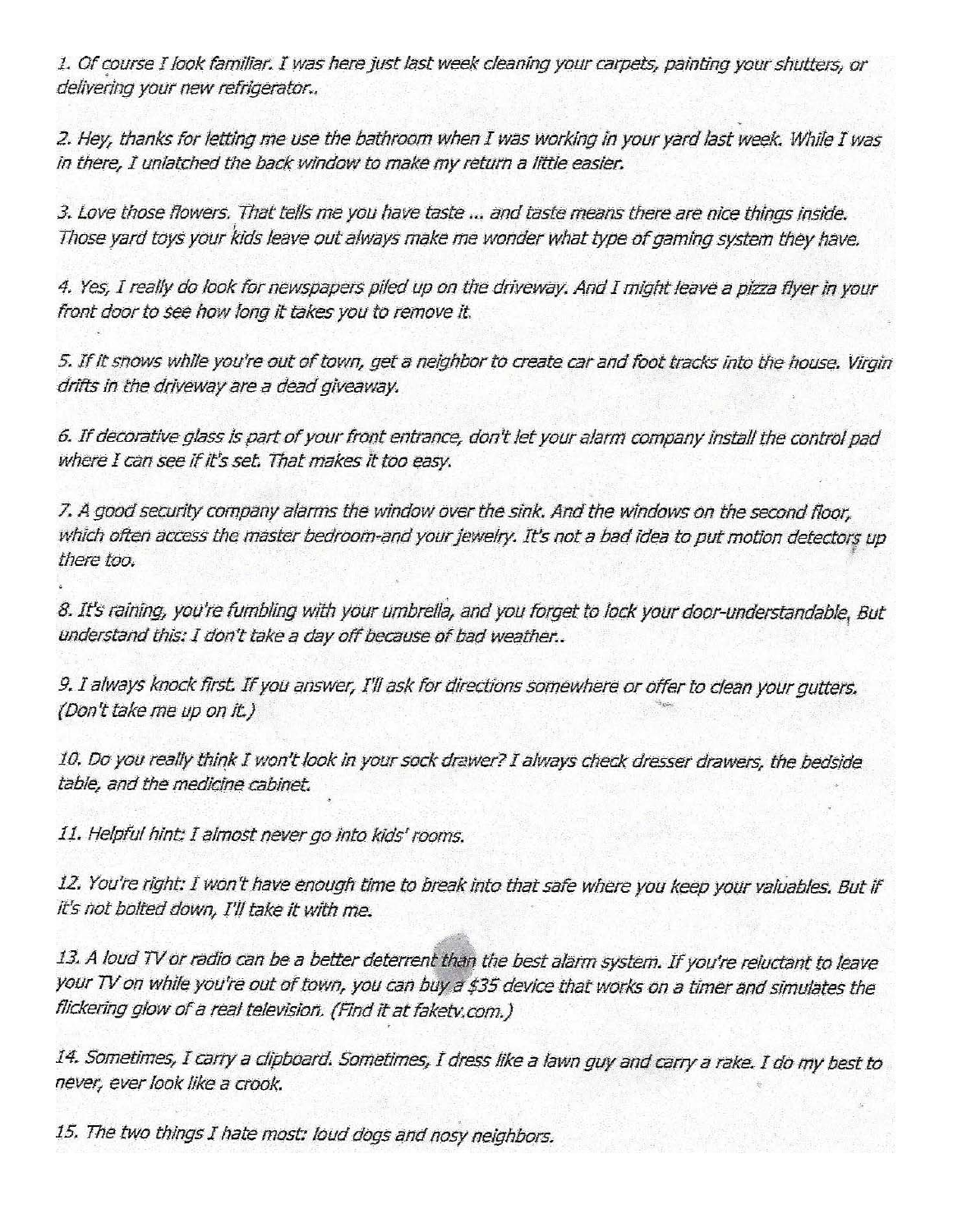**Approval of Last Month's Minutes:** The last month's minutes were approved.

## **Homeowner Concerns:**

There was a question about broken sidewalks in the HOA. George discussed the process for sidewalk repair.

#### **Committee Reports: Common Areas Maintenance Report:**

- Reminder to all Homeowners It is our responsibility (Not King County's) to keep the street drains clear. Please clear the debris and leaves from the drains by your house and at the ends of your street.
- We continue to have branches and trees fall onto the paths at CR Park. Please contact me at [commonareas@crcwhoa.org](mailto:commonareas@crcwhoa.org) or call 425-738-8611 #80 and leave a message if you notice any trees or branches at either park or any of the Common areas or entrances
- Canber cut up and removed the 2 large trees that fell in CR Park. The cost was \$1530.
- Reminder all dogs must be on leash this is a King County Law as well as our policy in our HOA Parks
- We have a new volunteer to refill the Mutt Mitts in CW thank you very much Dan.
- We had a car miss the turn and destroyed one of the CR Entrance Signs. We do have the name and insurance info. I am in the process of getting quotes to replace.
- It is now Fall and the leaves are falling PLEASE keep your street drains clear. The County does not do this, it is up to each Homeowner to keep the street drains by their house clear. This means any street drain in front or on the side of your lot.
- Our Landscape Contract expires this year (Jan 2017) and I have sent out request for bids to 3 Companies.
- King County Sheriff Patrols and requests are now coordinated by the CAM Chair and monthly reports will be submitted before each monthly meeting. Please contact the Board with any areas of concern and we will do our best to accommodate.
- Please keep a watch for suspicious Activity and call 911

**Reminder:** Our parks are private parks which exist for the use and enjoyment of HOA residents, their families and guests. They are not public parks. Our park usage rules apply to everyone. Following are some of the rules that have been established to maximize safety, and minimize liability and maintenance cost:

A. Park Hours: 9:00 am to dusk.

- B. No Smoking, alcohol, drugs, loud music, golfing, motorized vehicles or **Fireworks** are allowed.
- C. Animals must be leashed and owners are responsible for cleaning up after their animals.

# **ACC Report:**

We are now accepting ACR requests via e-mail when the form does not need paint chips. (All paint chips must be mailed or hand delivered.) It was noted that paint requests have been received lately without paint chips. All ACR forms must be signed, include a valid address and phone number and, if for paint, must include paint chips and note which paint is for what part of the house (body, trim, deck, gutters, door, …).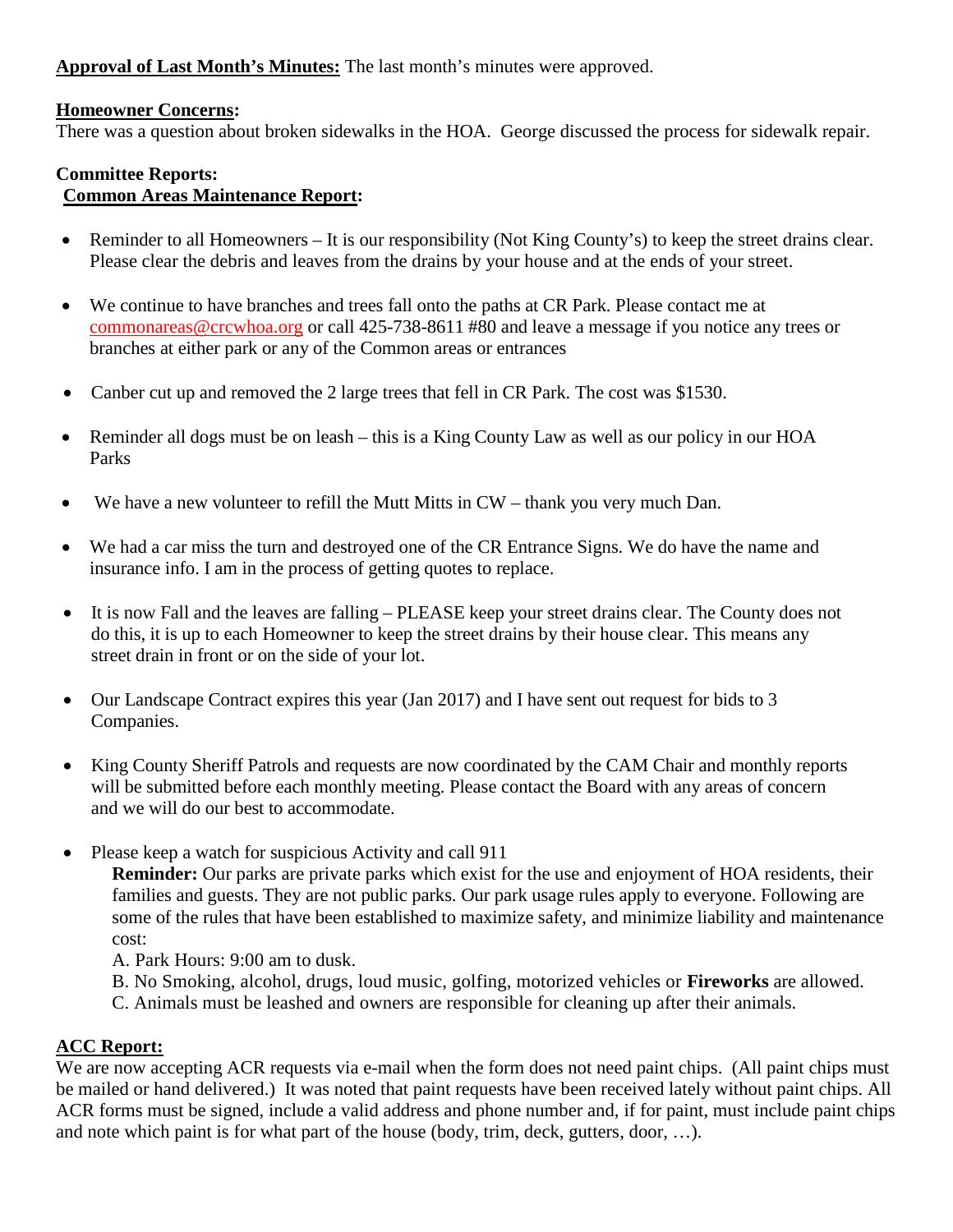ACC requests for this month were: 2 windows (one replacement, one removal) 1 driveway replacement 1 garage door replacement 1 gutter replacement (no ACR form submitted)

## **Complaints Negotiations Report:**

The walk-thru/postcard complaints 2<sup>nd</sup> letters are being processed. Many H.O.s have already corrected their issues.

## **Treasurer's Report:**

The Treasurer had mailed out the proposed budget as discussed last month. We voted to approve it.

## **Legal and Insurance Report:**

No report this month. However, we may have to file a claim for the damaged CR entrance sign. It is hoped that this will not be needed since we know the person who did the damage due to the police report that was filed.

## **Community Events Committee**

No report this month Please note that, if a home owner wants to reserve a park, he or she should contact the CAM chair at [commonareas@crcwhoa.org](mailto:commonareas@crcwhoa.org) or call 425-738-8611 #80 and leave a message.

# **Cul-de-Sac Committee**

No report this month

## **Web Site:**

Catherine will put the safety information on the Web Site.

## **Capital Improvement Committee:**

Please contact the Board if you have any ideas for Capital Improvements.

## **Nominating Committee**

No report this month but one Board member whose term is expiring has said that he will not stand for reelection so we need volunteers. Please note – Board members do not have to be home owners.

## **Old Business:**

We have formed two new committees and are looking for more volunteers for them. The first one will look into what to do with the main Candlewood Ridge entrance landscaping, under Dan Nelson. This committee will be looking into what to do with the fence as well as the landscaping. The second committee will look into what should be done with the Carriagewood Park, under Holly Jensen.

George has sent letters to the homeowners who border the apartment land that has been in question. The letters stated that the land belongs to the apartments and any concerns about the trees on the land should be addressed to the apartments. Our lawyer will send a letter to the owners of the apartments, also stating that the land belongs to them.

## **New Business:**

No new business this month.

If you would like to give us your email address in order to be added to our email announcements please send your info to [bookkeeper@crcwhoa.org.](mailto:bookkeeper@crcwhoa.org) No one will see your email and we will not give it to anyone.